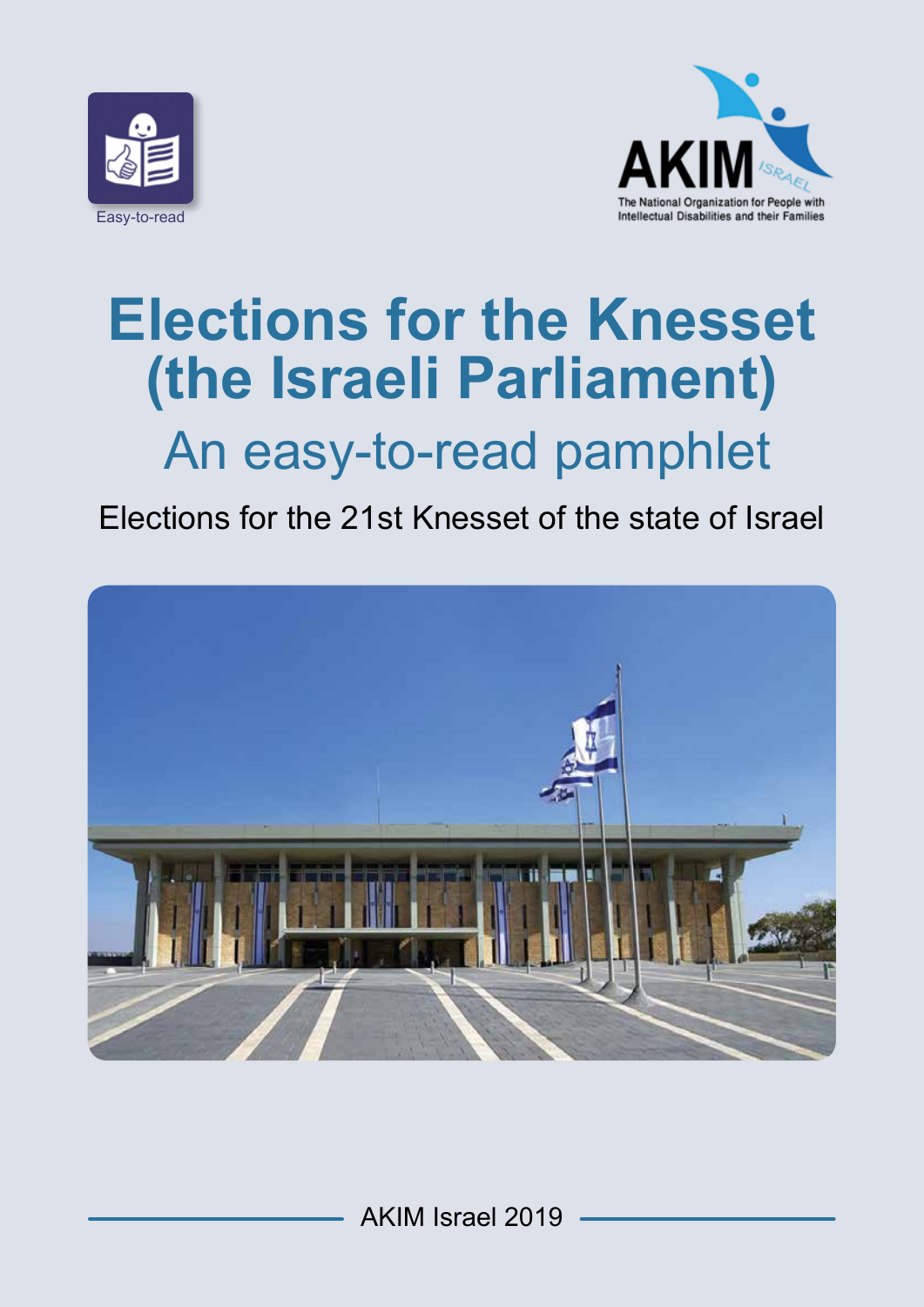#### **An easy-to-read pamphlet**

Written by: Adv. Noa Bitan

Edited by: Adv. Noa Ben Zvi

Graphics: Limor Etzion

Linguistic editing: Sivanit Rubinstein

**Prepared by the AKIM Institute for Cognitive Accessibility**

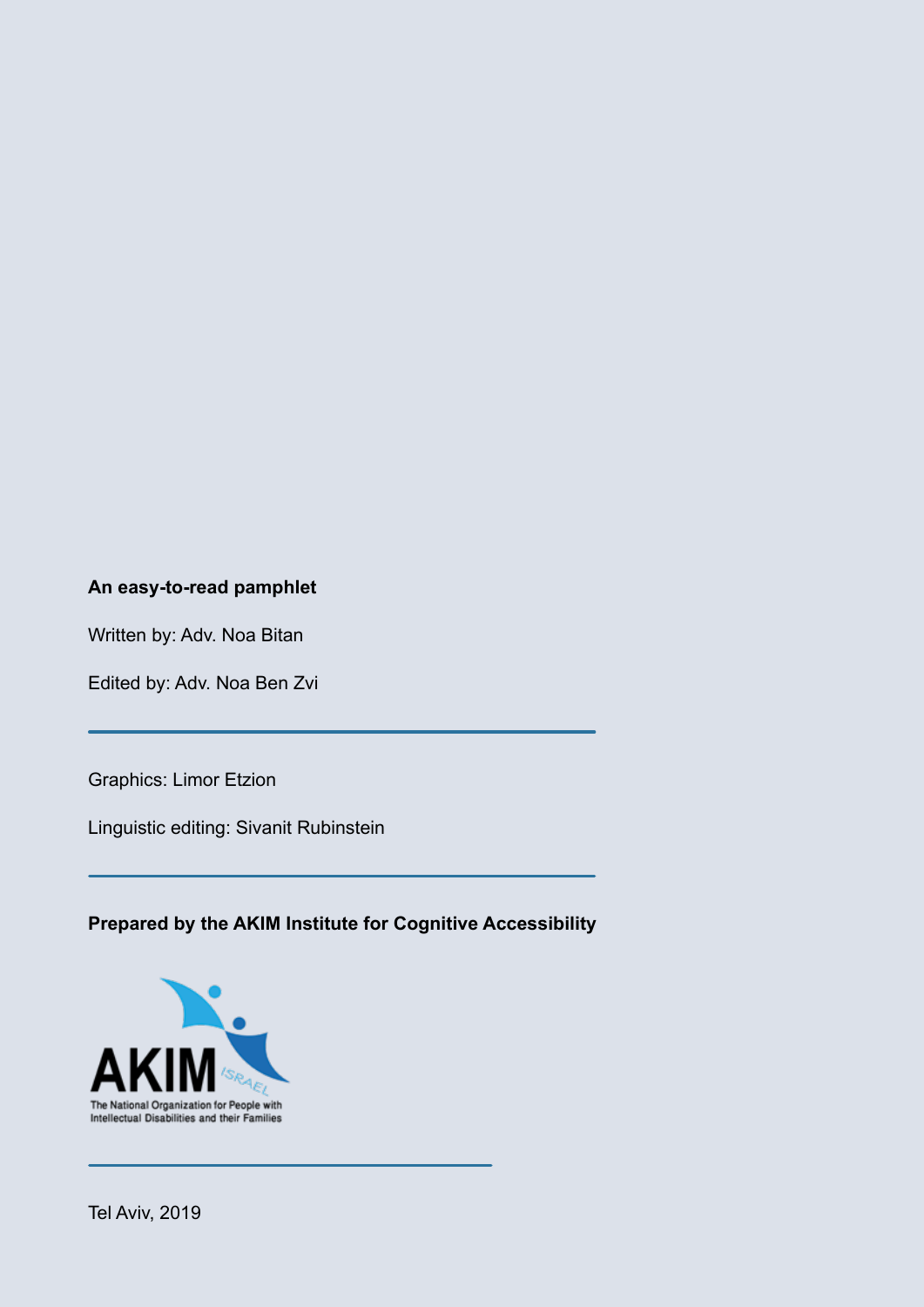**Chapter A**

# **What does it mean to elect?**

To choose one thing out of several options. When I elect, I make a choice about my life. When I elect, I choose what I want.



# **What do I choose?**

**I choose** my friends



**I choose** which party to vote for in the elections for the Knesset



**I choose** what to wear



**I choose** what to eat



**I choose** where to work



**I choose** where to live



On **Tuesday**, **the 9th** of **April 2019**, elections will be held for the Knesset, the Israeli Parliament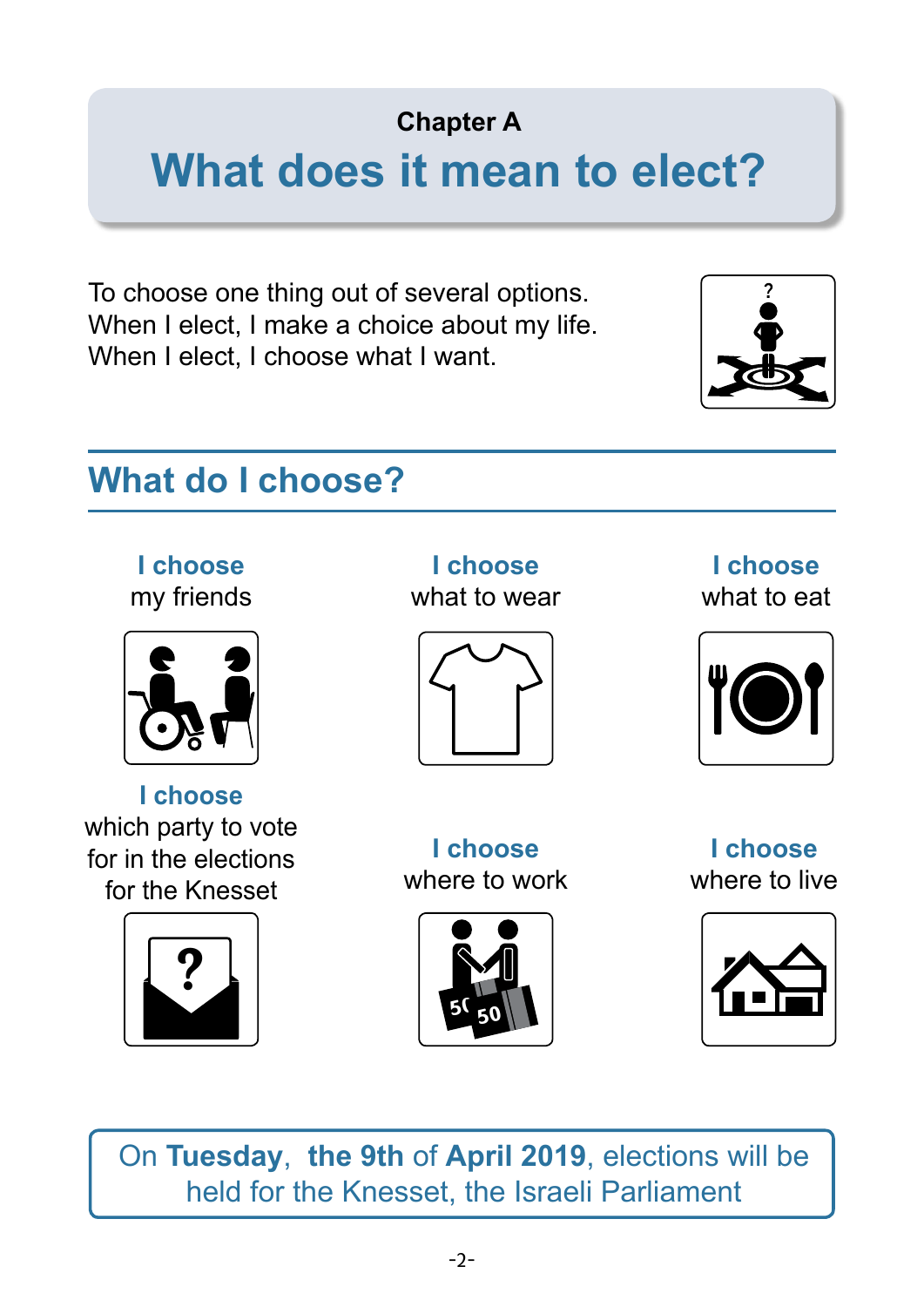# **Chapter B The right to vote in the elections for the Knesset**

Every person over the age of 18 who is an Israeli citizen has the right to vote in the elections for the Knesset.

**It is my right to vote in the elections!**

# **Why is it important to vote in the elections?**

**When I vote in elections, I make a difference.**

**When I vote - I have a say regarding who will decide the laws of this country.**

**When I vote - I have a say on who will mange this country.**

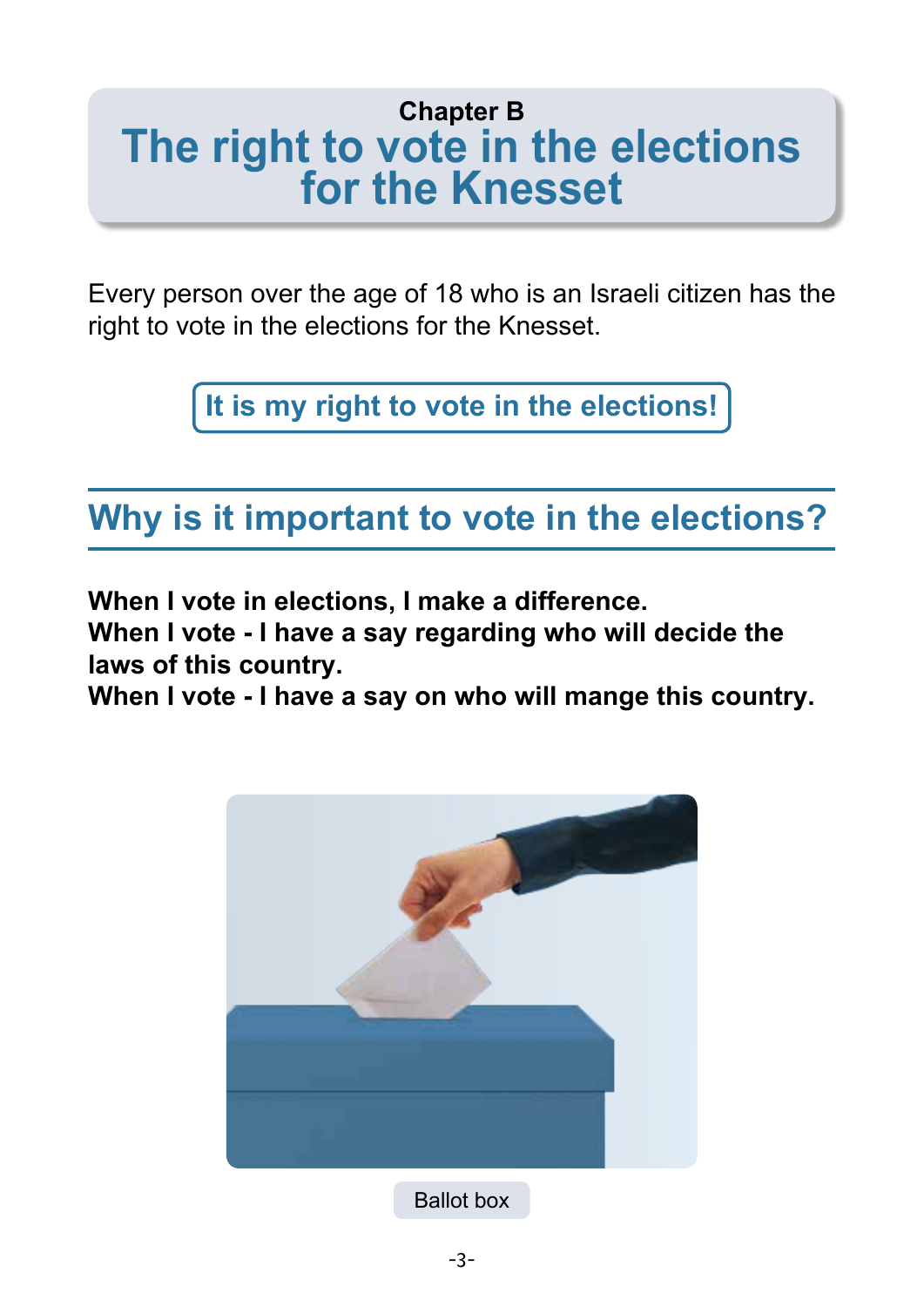# **Chapter C The Voting Process**

## **When do we vote?**

- According to the law, elections for the Knesset are held once every four years.
- Election day is a sabbatical of one day.
- On a sabbatical, we do not go to work so everyone has free time to go and vote.

### **Where do we vote?**

- Every person who has a right to vote in the elections receives a notice by mail.
- The notice says where I need to go to vote.

## **What do we do on election day?**

- On election day I need to go to the address written on the notice I received.
- It is important to bring my Identification card.

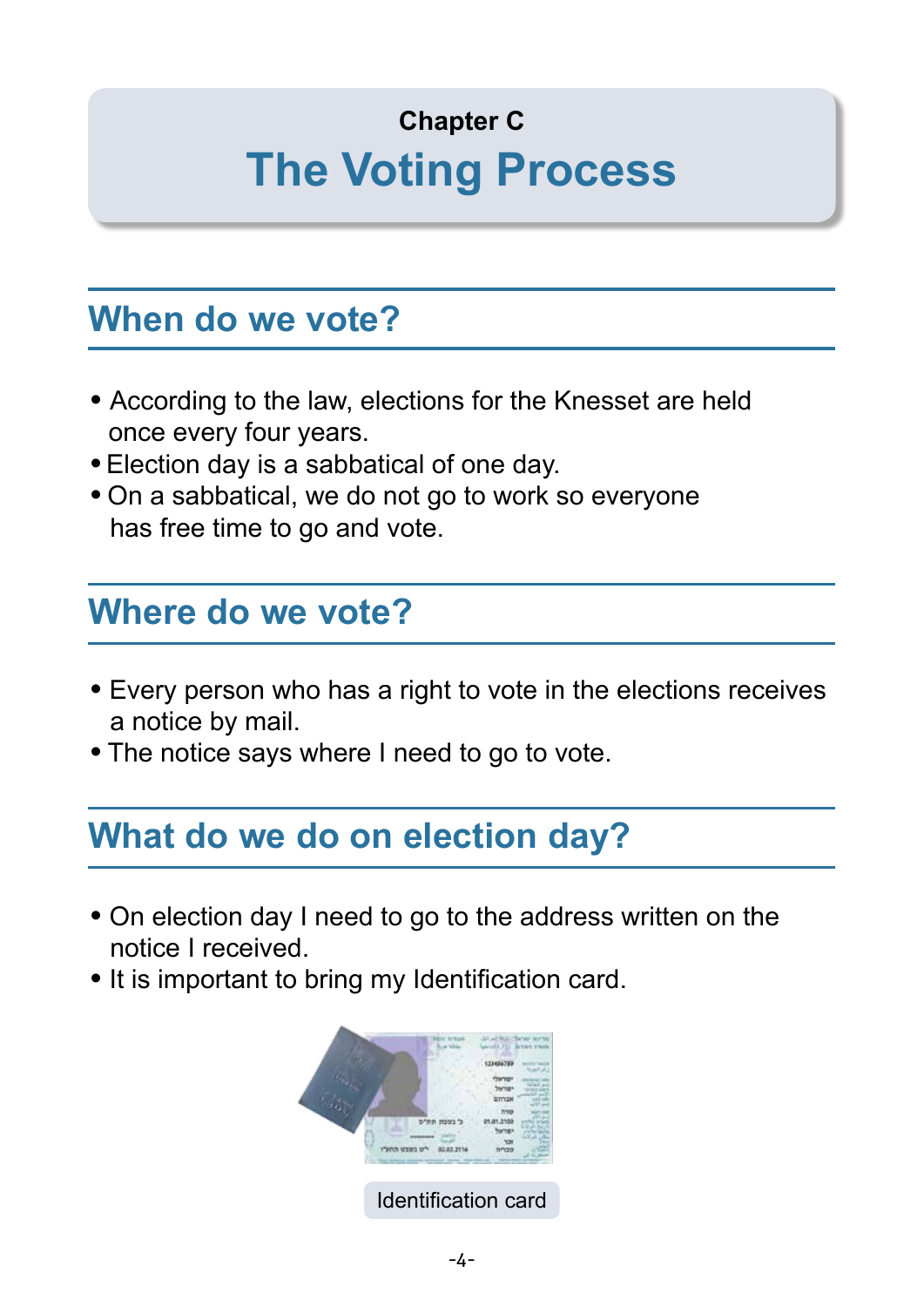# **How do we vote?**

• In the voting place there is a booth, which I enter alone.



The voting booth

- If I need assistance I can enter with a chaperon.
- Guide at my hostel or my apartment can not enter to the booth with me when I vote. **?**
- The voting booth has many ballot cards in it.
- Each card represents a political party.
- I will choose one card and put it into the envelope.
- **It is important to put only one card into the envelope.**
- If I put more than one card, they will not count my envelope.
- I will close the envelope and exit the booth.

# **Ballot box**

- Outside of the booth there is a blue box called a "ballot box".
- I will put my sealed envelope into the ballot box.

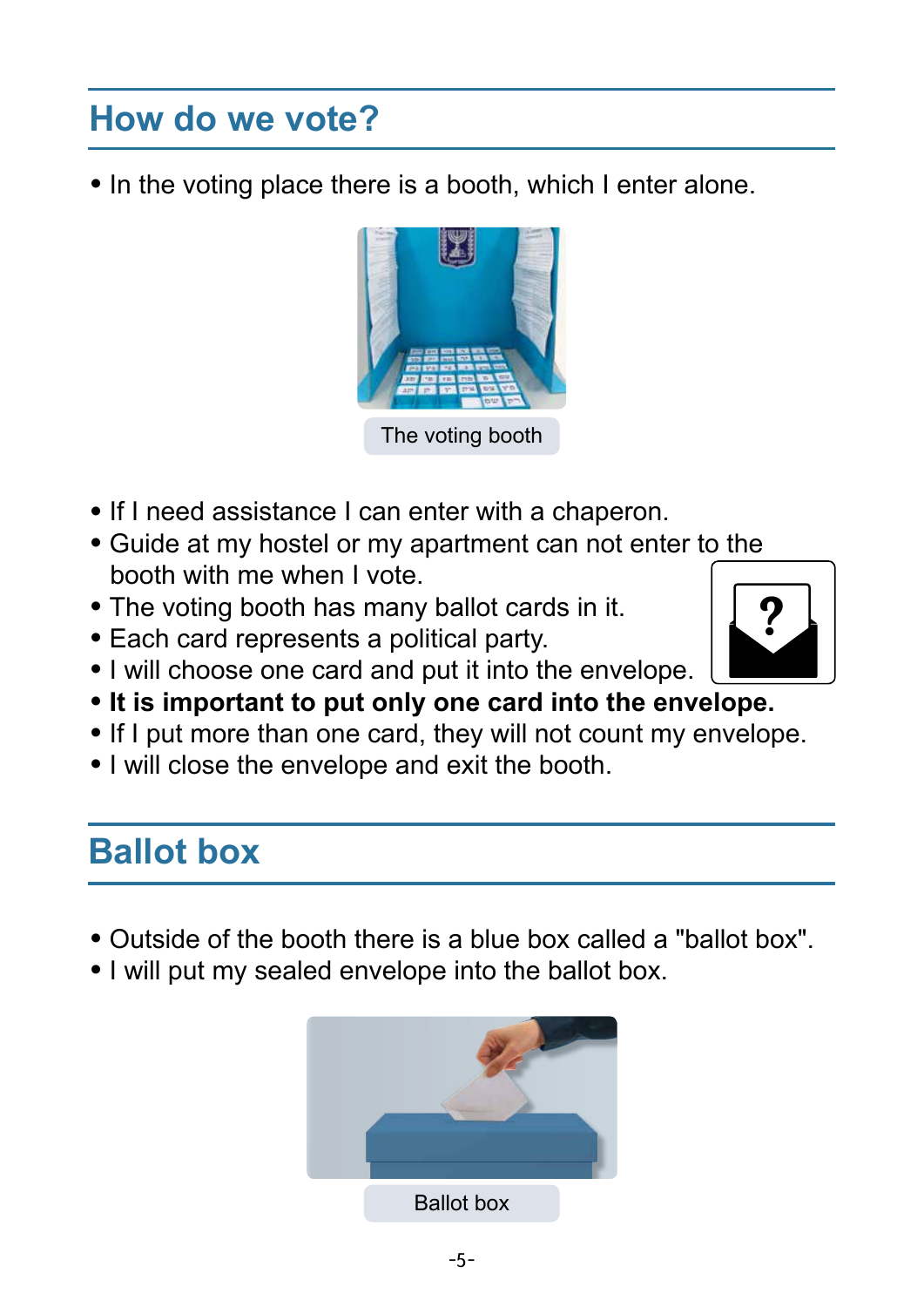### **Chapter D**

# **How do I know who to vote for?**

- I will choose a political party running in the elections.
- Every party has a chairperson.The chairperson is the leader of the party.
- The parties have different opinions on matters having to do with everyone's lives.

 For example: matters such as religion, security, the relations between Jews and Arabs.

Each party publicizes its opinion on these matters.

**I will choose a party whose opinions I agree with**

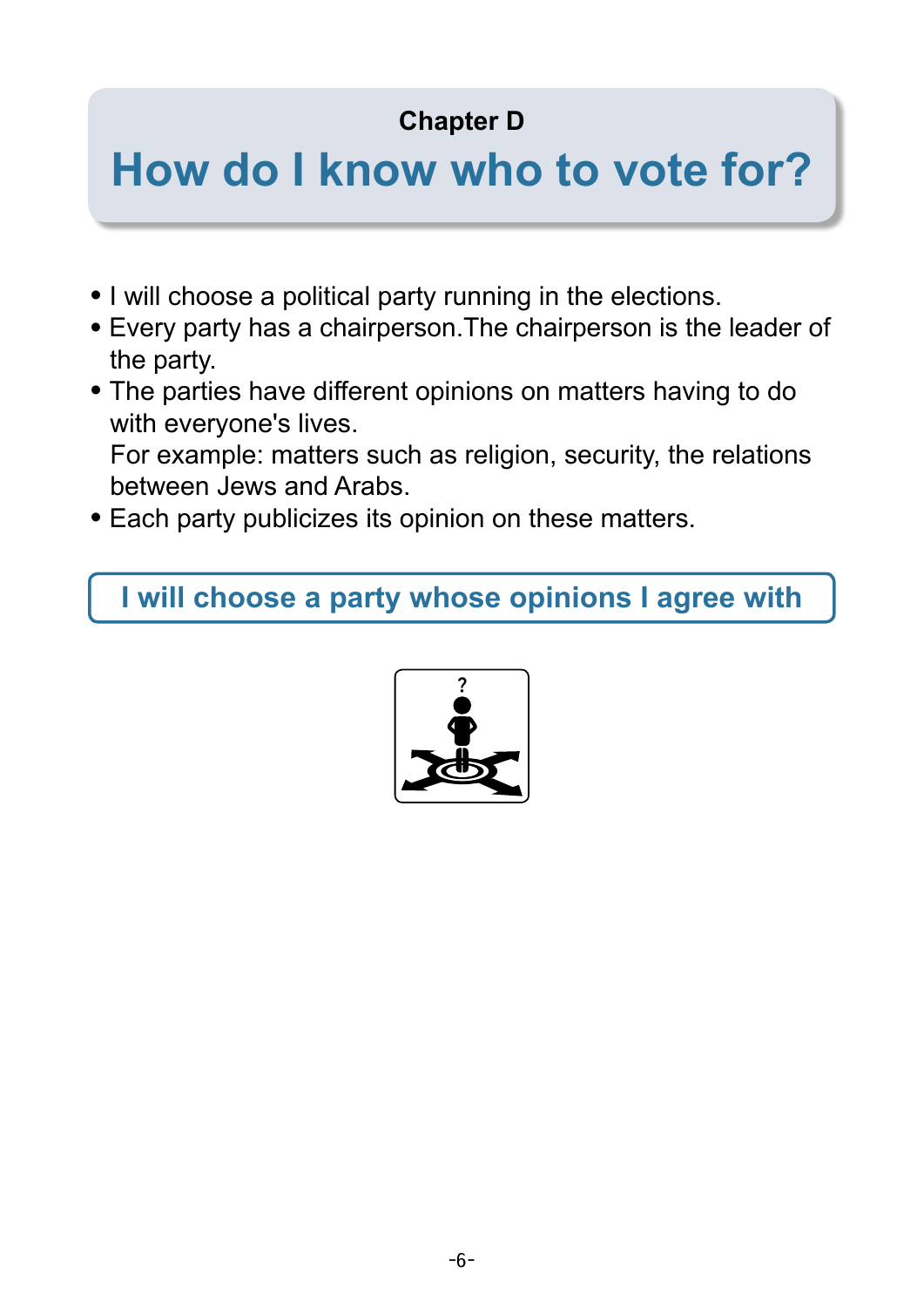#### **Chapter E**

# **The Election Results**

## **What happens after everyone votes?**

- The number of people who voted for each party is counted.
- The party who got the most votes from people will have the most Knesset members.
- Usually, the party with the most votes will be the one to establish the government.
- The Prime Minister is the head of the party which establishes the government.



The 34th government of Israel

## **What is the Knesset?**

- The Knesset is composed of the representatives of the parties elected during the elections for the Knesset.
- The Knesset has 120 members and they are called Members of Knesset.
- The Knesset passes laws which impact our lives here in Israel.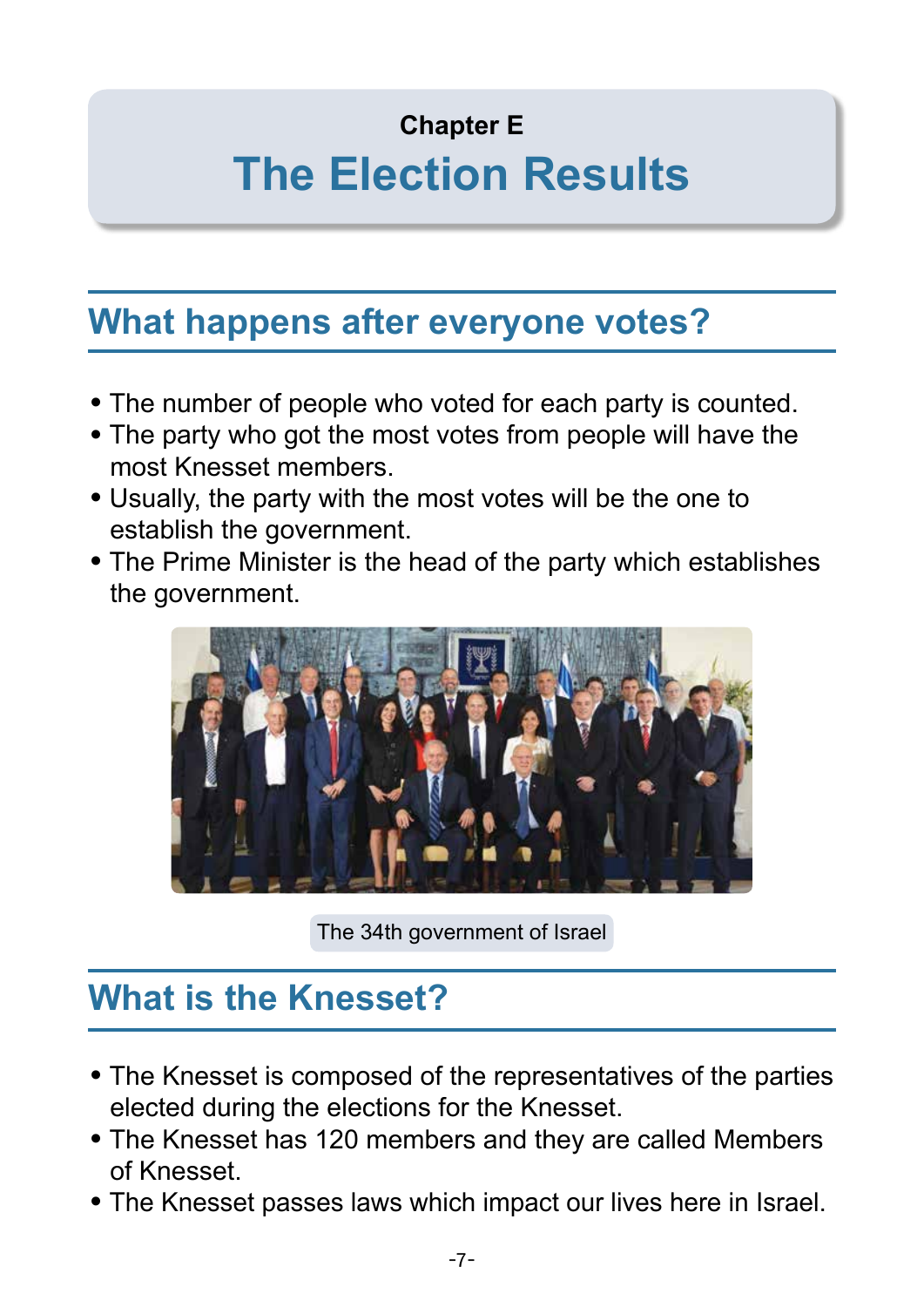# **The Knesset also impacts the lives of people with disabilities and makes laws on matters like:**

- The right of people with disabilities to live in the community.
- The right of people with disabilities to receive an easy-to-read information.
- The right of people with disabilities to have an accessible environment.
- The right of people with disabilities to work and receive fair pay.
- The right of people with disabilities to receive allowance from the National Insurance Institute of Israel

# **What is a government?**

- The government manages the country.
- The members of the government are called ministers.
- Each minister is responsible for a different topics, such as education, security, transportation and welfare.







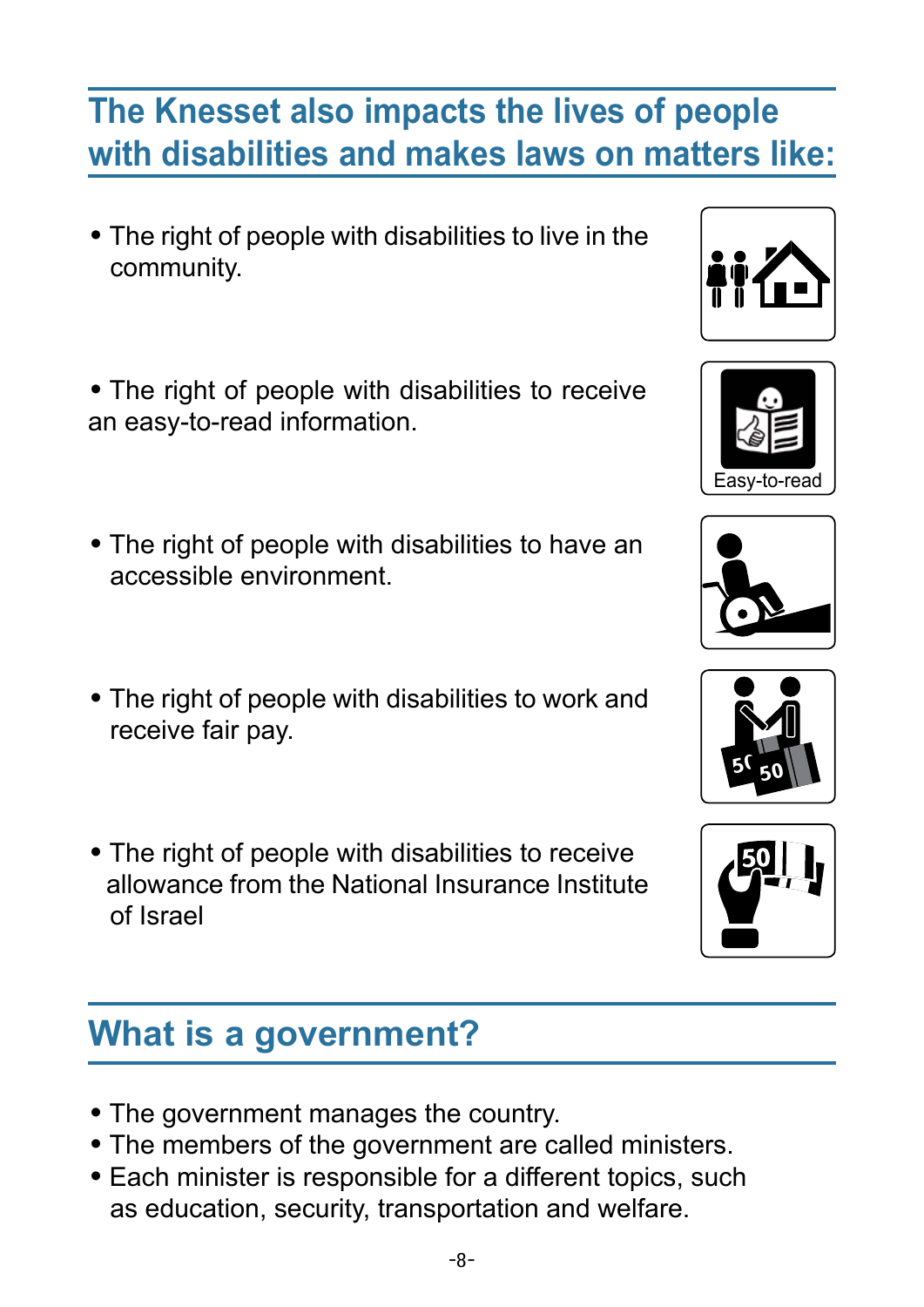# **What should I do if I have more questions?**

Call the AKIM supportive call center Phone number: 1-800-399-333

**"Parents for Parents" supportive call center 1-800-399-333 www.akim.org.il**

# **For additional materials in an easy-to-read format:**

Please see the AKIM Institute for Cognitive Accessibility Roni Ankori, Manager of the Institute for Cognitive Accessibility, E-mail: ronia@akim.org.il Phone number: 97252-6781991

# **For instructional materials and workshops:**

Please see AKIM's Instruction Center for Human-Focused Perception.

Keren Dror: Instruction Center coordinator E-mail: kerend@akim.org.il Phone number: 79252-6642325

Michal Lavi: head of instructional content E-mail: michal.l@akim.org.il Phone number: 97252-8594608